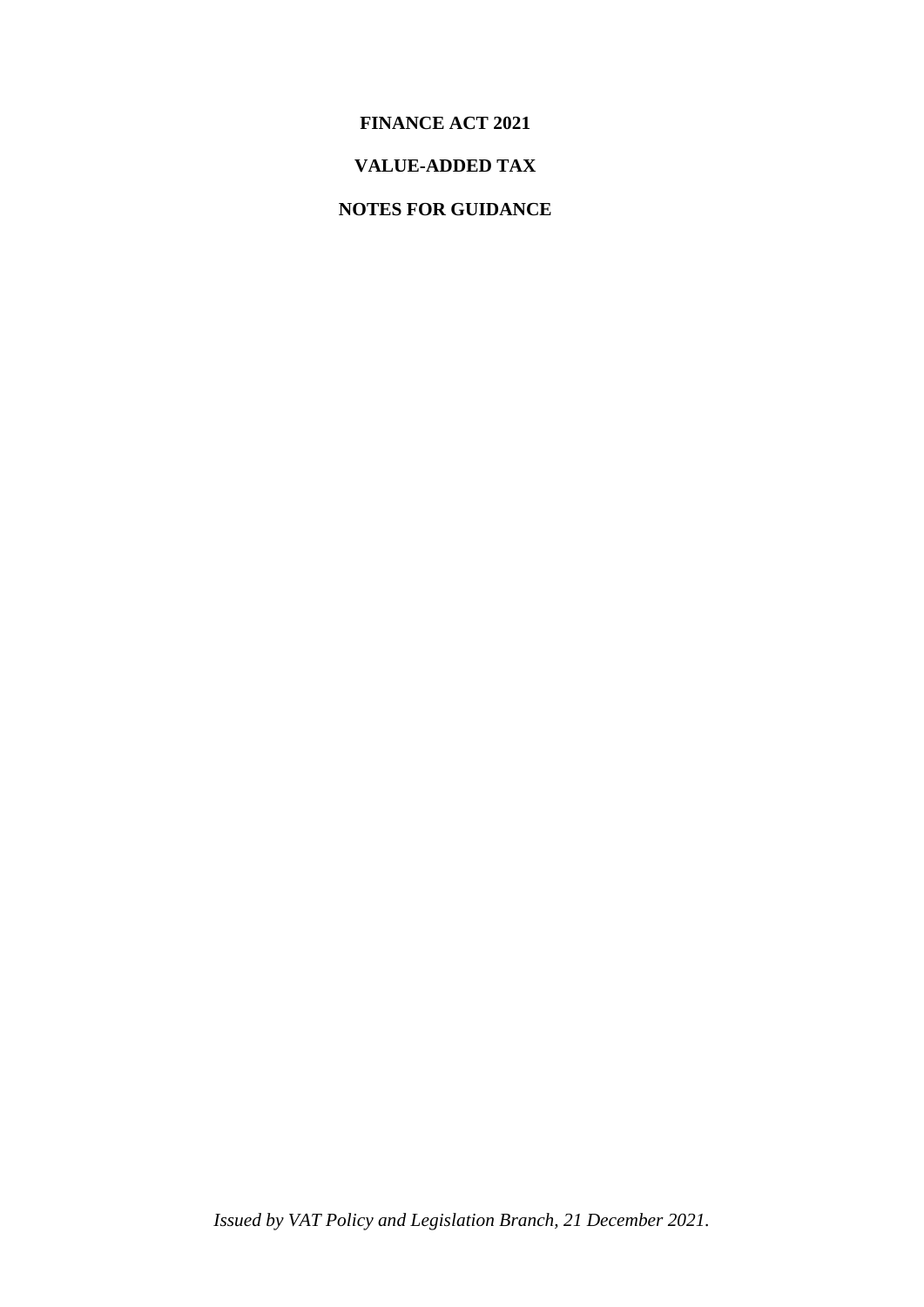#### **50. Interpretation (Part 3)**

This section defines the Principal Act as the Value-Added Tax Consolidation Act 2010 for the purposes of Part 3 of the Act. This is a conventional provision in Finance Acts. It allows abbreviated terms to be used for references to previous legislation and thus facilitates drafting and subsequent reading of the legislation. For example, the term "Principal Act" used in Part 3 of this Act refers to the Value-Added Tax Consolidation Act 2010.

## **51. Amendment of section 15 (VAT Groups) and section 115 (Penalties generally) of the Value-Added Tax Consolidation Act**

#### **Summary**

This section amends sections 15 and 115 of the Value-Added Tax Consolidation Act 2010. It places a legislative requirement on VAT Groups to notify Revenue when a significant change in the financial, economic and organisational links between persons in a VAT group occurs and applies a fixed penalty where this requirement is not met.

#### **Details**

*Subparagraph (a)(i)* amends section 15(1) of the Value-Added Tax Consolidation Act 2010 by substituting the term "accountable person" (as defined in section 5) for "taxable person" wherever the latter term occurs.

*Subparagraph (a)(ii)* amends section 15(3) to provide that the date of cancellation of the group notification by Revenue applies from the date specified by them in the notice.

*Subparagraph (a)(iii)* amends section 15 by inserting two new subsections (4A) and (4B) to the Value-Added Tax Consolidation Act 2010.

*Subsection (4A)* provides for an obligation on the remitter who was notified in accordance with subsection  $(1)(a)$  (i) to inform Revenue in writing within 30 days of the end of the taxable period concerned of any significant change in the financial, economic and organisational links between persons in the group.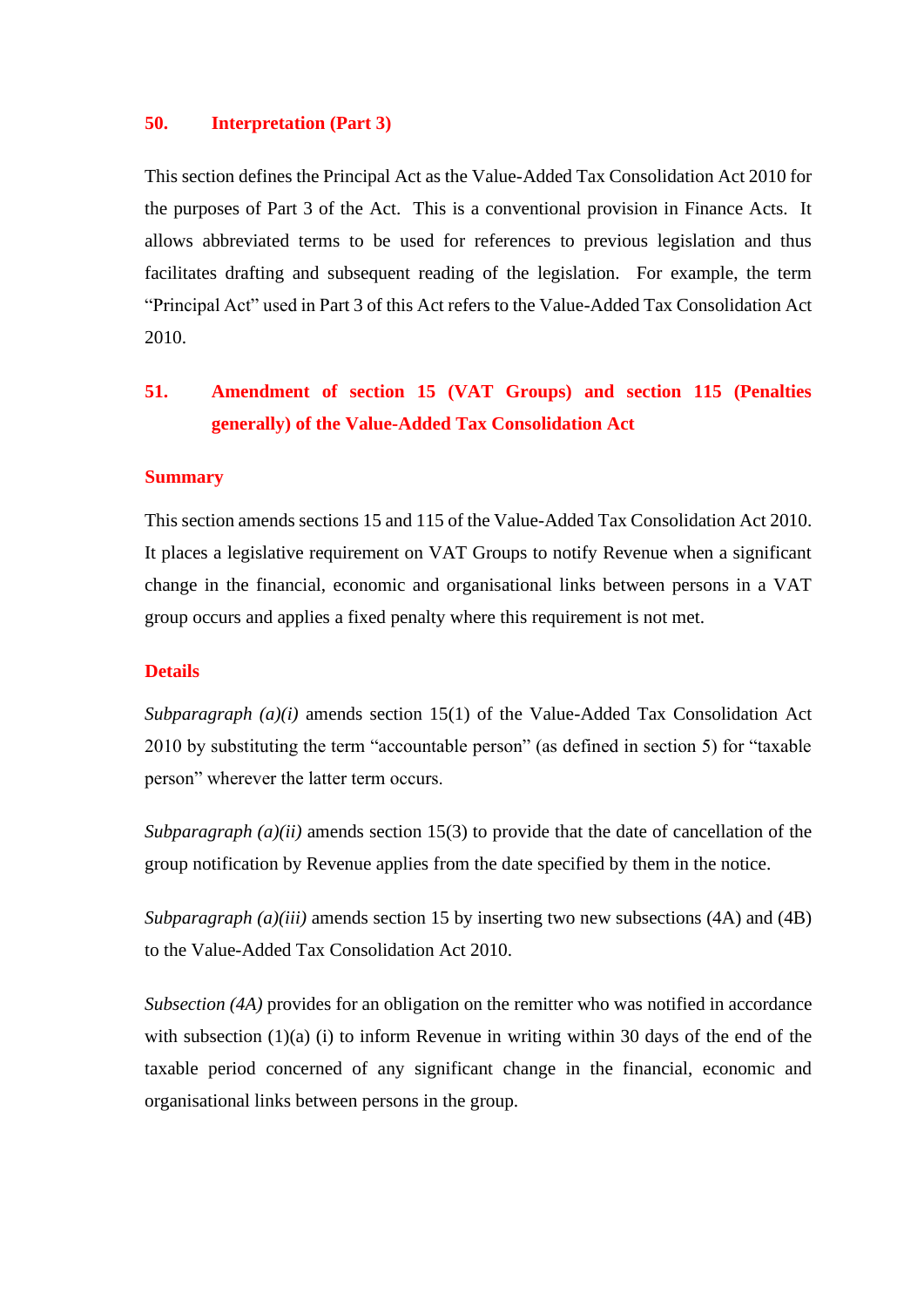*Subsection (4B)* provides that where (a) a person in a group ceases to be established in the State or (b) no member of the group concerned is an accountable person, the remitter must inform Revenue in writing within 30 days of the end of the taxable period during which either change takes place.

*Paragraph (b)* amends section 115 by inserting two new subsections (1A) and (1B) to the Value-Added Tax Consolidation Act 2010.

*Subsection (1A)* provides for a penalty of  $\epsilon$ 4,000 in respect of the taxable period during which a person fails to comply with section 15(4B) and a further penalty of  $\epsilon$ 4,000 for each subsequent taxable period during which the person fails to comply with that provision.

*Subsection (1B)* provides for a separate penalty of  $\epsilon$ 4,000 to apply to a secretary of a body of persons where a person referred to in subsection (1A) has failed to comply with section 15(4B), and a further penalty of  $\epsilon$ 4,000 for each subsequent taxable period during which the person fails to comply with that provision.

#### **Commencement**

This section has effect from the date of passing of the Finance Act (21 December 2021).

## **52. Amendment of Section 56 of the Value-Added Tax Consolidation Act 2010 (Zero-rating schem0e for qualifying businesses)**

#### **Summary**

This section amends section 56 (1) of the Value-Added Tax Consolidation Act 2010 to correct the definition of a "qualifying person" for the purposes of the scheme.

#### **Details**

This amendment clarifies that a business can qualify for this relief when its turnover from zero-rated intra-Community supplies of goods, export of goods outside the EU or supplies of certain contract work amounts to 75% or more of its total annual turnover for the 12 months preceding the making of an application for authorisation under these provisions.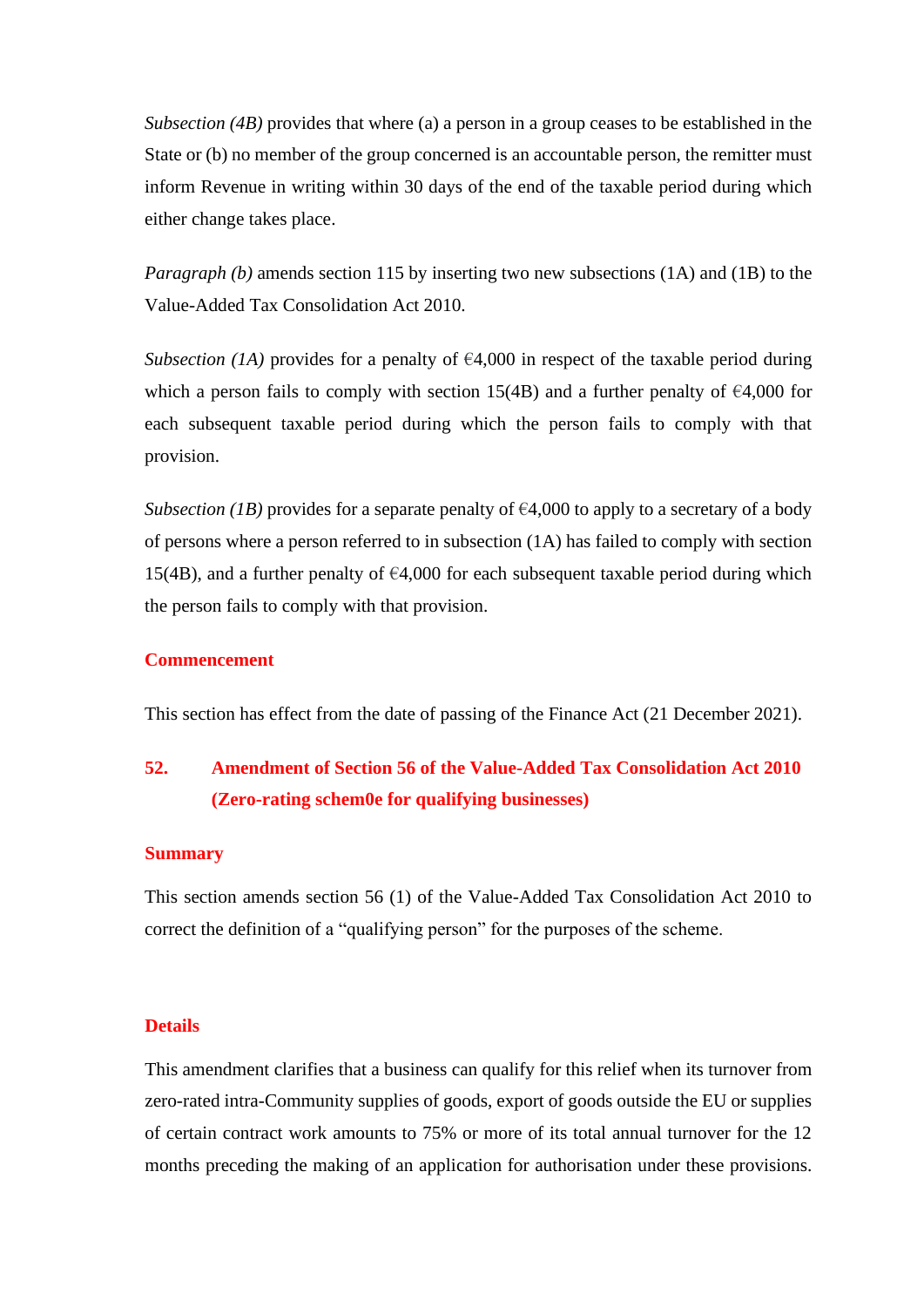Previously the legislation stated that a qualifying person was one whose turnover of qualifying supplies amounted to 75% of the annual turnover. This was incorrect and the amendment was introduced to ensure that the legislation correctly reflects how the scheme is actually administered in line with published guidance.

#### **Commencement**

This section has effect from the date of passing of the Finance Act (21 December 2021).

## **53. Amendment of section 67 (Amendments to invoices) and section 74 (tax due on supplies) of the Value-Added Tax Consolidation Act (Cancellation Deposits)**

#### **Summary**

This section deletes section 67(4), 67(6a) and 74(4) of the Value-Added Tax Consolidation Act 2010 to provide that cancellation deposits are taxable. This will ensure that Irish legislation correctly reflects recent judgments made by the CJEU.

#### **Details**

*Paragraph (a)* provides for the deletion of sections 67(4) and (6a) of the Value-Added Tax Consolidation Act 2010. These provisions are no longer necessary nor correct given that recent CJEU judgments have held that cancellation deposits are taxable. Special rules as regards the consideration stated on a VAT invoice and the issuing of credit notes are no longer required in relation to cancellation deposits.

*Paragraph (b)* provides for the deletion of section 74(4) to ensure that cancellation deposits are subject to VAT as they constitute a payment for either a service or a right to access a service.

#### **Commencement**

This section has effect from 1 January 2021.

# **54. Amendment of section 86 (special provision for flat-rate farmers) of the Value-Added Tax Consolidation Act**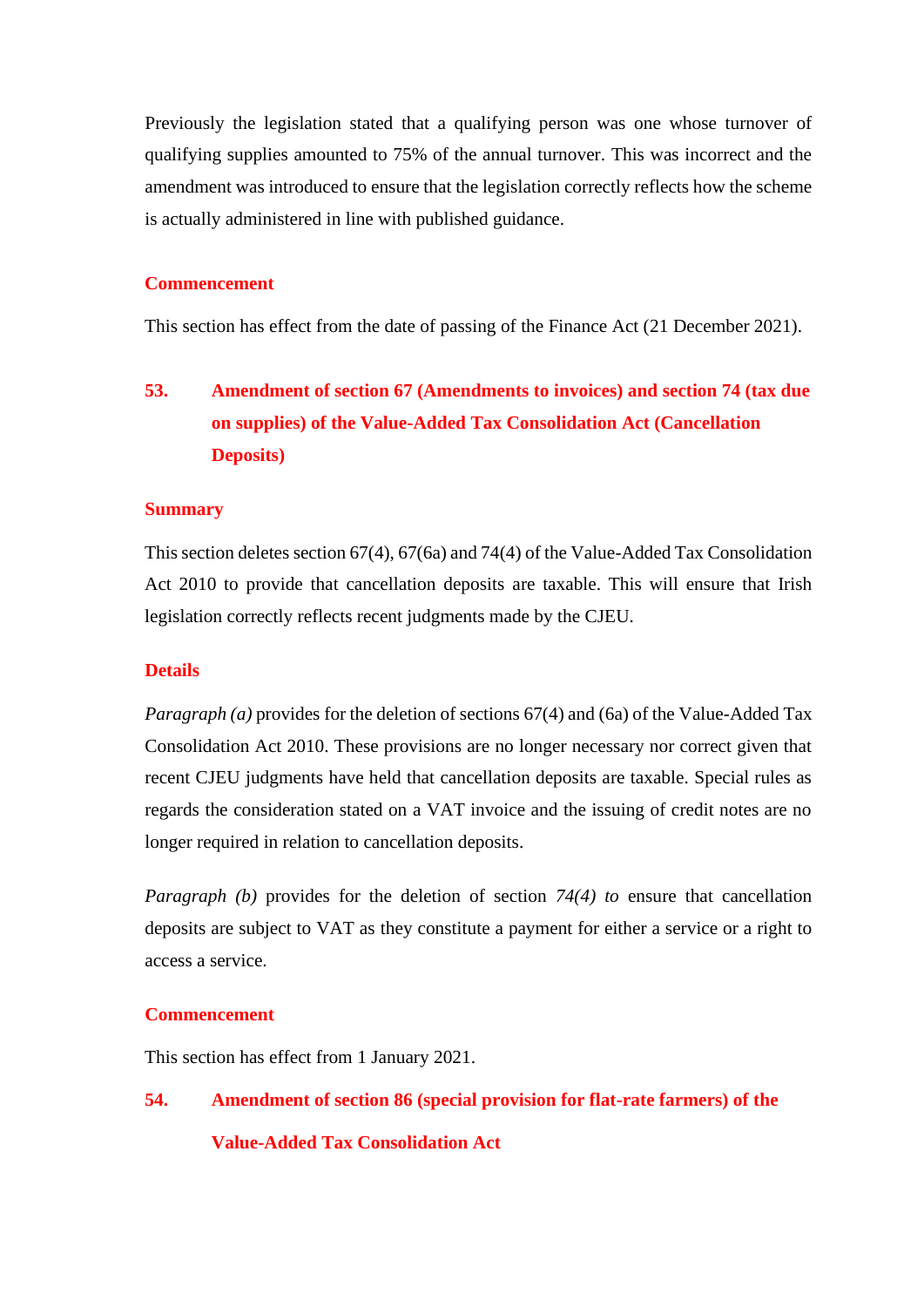#### **Summary**

This section amends section 86 of the Value-Added Tax Consolidation Act 2010 to provide for a reduction in the farmers' flat- rate addition from 5.6 per cent to 5.5 per cent.

#### **Details**

The flat-rate scheme is a simplified and practical method of applying VAT to farming. It compensates unregistered farmers, on an overall basis, for the VAT charged to them on their purchases of goods and services. The flat-rate scheme sets out a percentage amount, known as the flat-rate addition, which unregistered farmers apply to their prices when selling to VAT-registered businesses (co-ops, meat factories, etc.) and is reviewed annually.

The new rate of 5.5% for 2022 will achieve full compensation under the scheme.

#### **Commencement**

This section has effect from 1 January 2022.

## **55. Amendment of section 103 (Ministerial refund orders) of the Value-Added Tax Consolidation Act**

#### **Summary**

This amendment provides that where VAT has been incorrectly claimed and refunded under a refund order, the claimant will be required to repay all or part of that refund to the Revenue Commissioners.

#### **Details**

The insertion of a new subsection (2AA) provides that where a refund of tax under a Ministerial Order has been received by a person and it subsequently becomes clear to Revenue that details of the claim giving rise to the refund were incorrect, the conditions of the order shall be regarded as not having been fulfilled and the claimant shall be required to repay all or part of the refund, as appropriate, to Revenue.

#### **Commencement**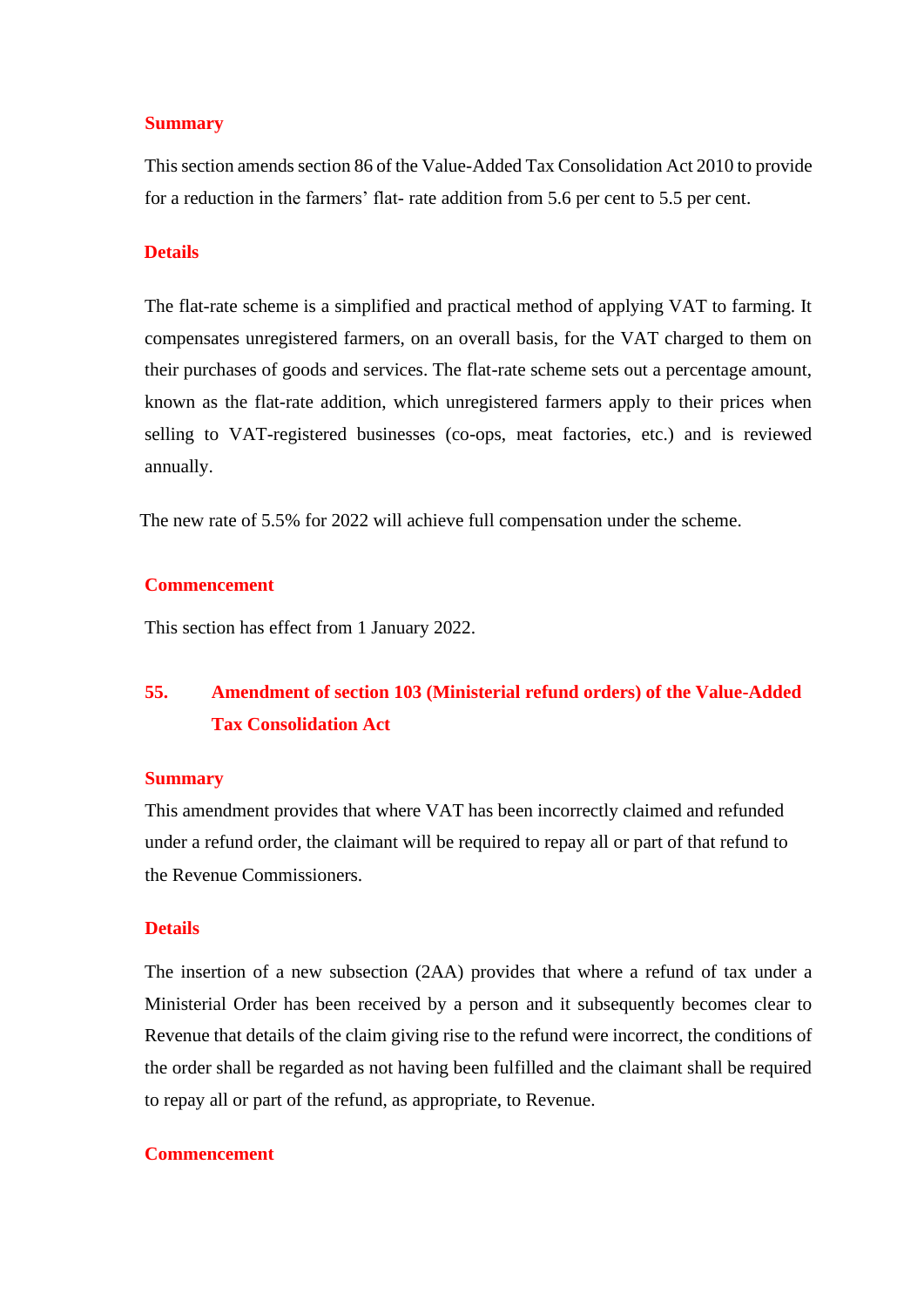This section has effect from the date of passing of the Finance Act (21 December 2021).

#### **56. Amendment of Schedules to the Value-Added Tax Consolidation Act**

#### **Summary**

This section amends Schedules 1 and 2 of the Value-Added Tax Consolidation Act 2010 to provide for a VAT exemption on the importation of goods by, and the zero-rating of goods and services supplied to, the European Commission or to an agency or a body established under European Union law, that is responding to the Covid-19 pandemic. This amendment also provides for a temporary application of the zero rate of VAT to the supply of Covid-19 vaccines and in-vitro diagnostic medical devices and services closely linked to them.

#### **Details**

*Paragraph 1 (a)* amends paragraph 15 of Schedule 1 by inserting a new subparagraph (1A) and provides for a VAT exemption on the importation of goods by the European Commission or an agency or a body established under European Union law that is responding to the Covid-19 pandemic. The exemption does not apply where the goods imported are sold for consideration by these bodies.

*Paragraph 1 (b)(i)* amends paragraph 5 of Schedule 2 by inserting a new subparagraph (1E). A supply of goods or services to the European Commission or to an agency or a body established under European Union law, where the goods or services are purchased by them to respond to the Covid-19 pandemic, are liable to VAT at the zero rate, except where the goods or services are supplied by the said bodies for consideration.

*Paragraph 1 (b)(ii)* amends paragraph 11 of Schedule 2 by inserting a new subparagraph 5. The supply of Covid-19 vaccines and services closely linked to those vaccines where those vaccines have been authorised by the State or the European Commission are liable at the zero rate. Similarly, Covid-19 in vitro diagnostic medical devices and closely linked services are liable at the zero rate of VAT where those devices comply with EU legislation or the law of the Member State giving effect to such legislation. This amendment is being made to give effect to a decision of the European Commission and provides a legislative